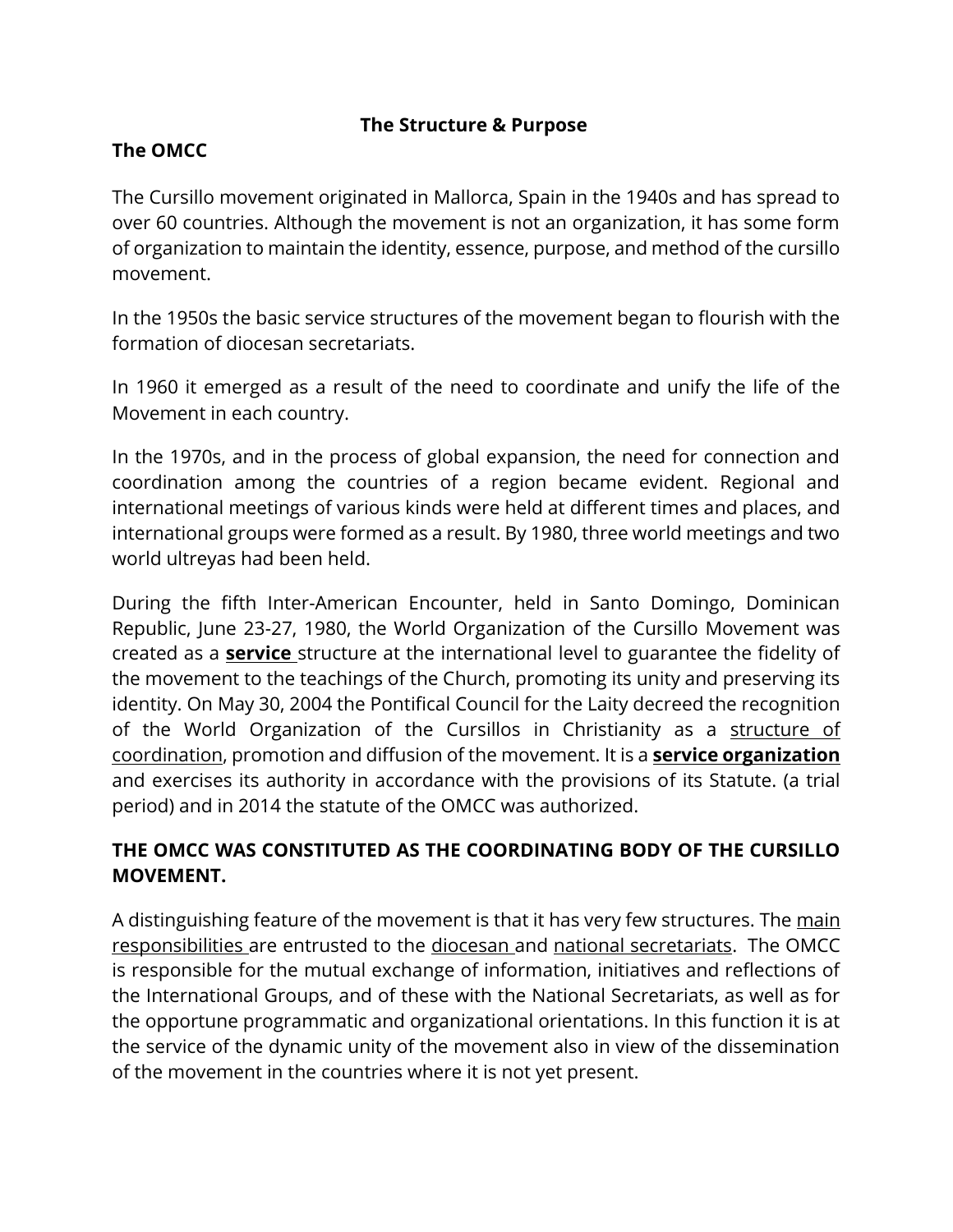#### **STRUCTURE**

The OMCC is constituted by its own Executive Committee and by the Executive Committees of the International Cursillo Groups. The President, who represents the movement, i.e. all the International Groups, the Vice-President, the Ecclesiastical Assistant, the Secretary and the Treasurer are part of the Executive Committee of the Organization.

Every four years, the OMCC Seat is entrusted to a different International Group, according to an established rotation.

The International Group chooses by vote the National secretariat of the host country of the OMCC. ex. (NACG: Group United States, Canada, Caribbean) meets monthly, the 3 National Secretariat will come to a consensus/vote on which National Secretariat within that international group will hold the OMCC seat and who will hold the NACG/international group Executive Committee. The National secretariats of the hosting country appoints the Executive Committee.

[The authority that the president of the OMCC has is to convocate the international groups, and he/she represents the movement at the world level. Know that no one person or persons have AUTHORITY per se in the Cursillo Movement, other than the authority to serve.

In Cursillo the only Authority is the Holy Spirit which is lived through the gift of the method that was inspired through the Charism given to the predominant initiator, Eduardo Bonnín Aguiló.

I say initiator because it was he who initiated this movement. Fundamental Ideas even recognizes that he is the Predominant Initiator; directly or indirectly recognizes that he is the founder, but that is another discussion. Now, as the founder or initiator, he was only following the **AUTHORITY** of the **Holy Spirit** in answering the call as His instrument.]

#### **The NACG**

The North American and Caribbean Group of the "World Organization of Cursillos in Christianity" (OMCC - referring to the World Movement, is the coordinating body of the Cursillo Movement in Christianity (CCM).

The four international groups (IG) are as follows: Asia Pacific Group (APG), Latina American Group (GLCC), and the North American Caribbean Group (NACG).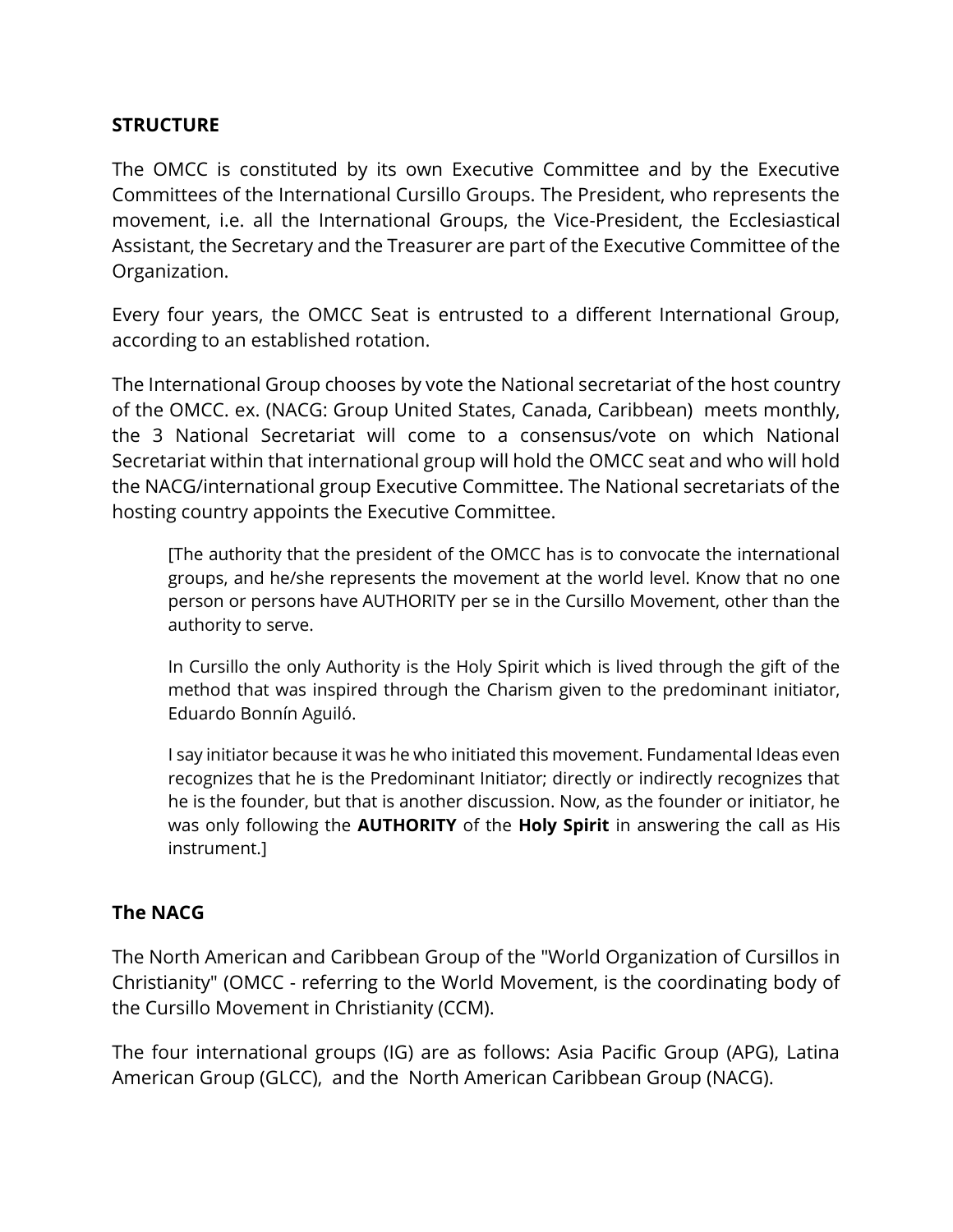### **STATUTES (OMCC-IG)**

Chapter III of the Statutes, Article 6 states that – "International Groups can be constituted at regional, continental or linguistic level, by the National Secretariats recognized by their respective Episcopal Conferences and approved by the OMCC". (In order for a Cursillo Movement to exist in a diocese we need the approval of the Bishop).

#### **The roles and functions of the IGs are outlined as follows:**

The services of each IG will be provided by its own Executive Committee consisting of the President, Vice President, Spiritual Advisor, Secretary and Treasurer.

The coordinating country for each IG will be elected every 4 years (coinciding with the election of the seat of the OMCC) by an absolute majority of the National Secretariats which it represents.

Each National Secretariat or group may only belong to one IG and is entitled to one vote.

Each IG shall prepare a report on activities accomplished and planned every 2 years to present at the ordinary meeting of the OMCC (the meeting with the 4 IG).

Any new IG will only be eligible as the OMCC headquarters 3 years after being instituted and officially recognized by the OMCC (the 4 IG).

Those countries or groups of countries where the cursillo movement exists but for valid reasons in the judgment of the OMCC, do not belong to an IG will receive temporary co-ordination services directly from the Executive Committee of the OMCC until they incorporate into an IG.

### **OBJECTIVES**

The main objectives of the IGs are to:

I.promote unity of understanding of the essence of the Cursillo Movement among the National/Regional Secretariats that form them;

II.assist the National/Regional Secretariats in achieving their objectives;

III.promote the Cursillo Movement in countries where it does not exist or is dormant; IV.distribute all information from the OMCC activities to all the National Secretariats.

### **NACG Added Objectives**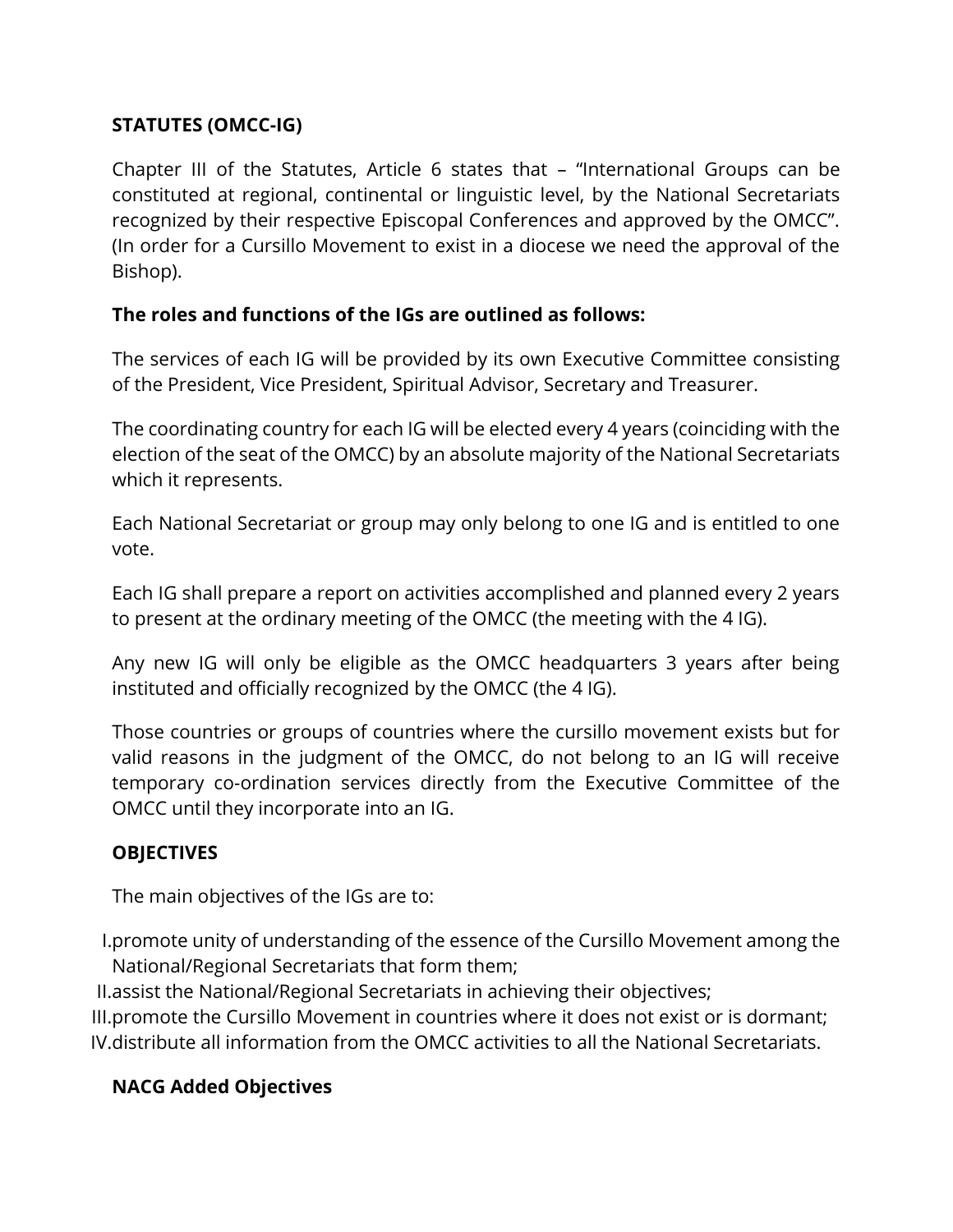### **The NACG has the following added objectives:**

I.preserve the objectives of the Cursillo Movement in its faithfulness to its charism; II.encourage the study of the literature of the Cursillo Movement; III.foster association with the other international groups of the OMCC.

### **The National Secretariat:**

The National Secretariat is the body, with the oversight of the National Episcopal Advisor, which will guide and coordinate the Cursillos in Christianity Movement in the United States and represent the Movement on the National and International levels. The National Secretariat maintains its identity as an autonomous body, always mindful that it is responsible to the National Conference of Catholic Bishops through its National Episcopal Advisor for the Cursillo Movement in the Roman Catholic in the United States.

#### **Purpose**

The principal purpose of the National Secretariat is to establish policy and provide service for the Movement.

#### **The National Secretariat has the following purposes:**

a. To coordinate the development of the Cursillos in Christianity in the United States (done primarily through National Secretariat Meetings, National Encounters, National Apostolic Plan and the Regional structure).

b. To establish and implement policy for the good progress of the Cursillos in Christianity in the 12 Regions. Assure authenticity of the Cursillo Movement in each diocese, the National Secretariat will set policy in accord with the official resources the US Cursillo uses for studying its Foundational Charism.

c. To be of service to the diocesan bishops with respect to the Cursillos in Christianity.

d. To guide the introduction of the Cursillo Movement in a diocese when and where the Movement is requested by the diocesan bishop. (establish Cursillo Movement in a Dioceses)

e. To establish and maintain such structures as are necessary for the good of the Cursillo Movement in the United States.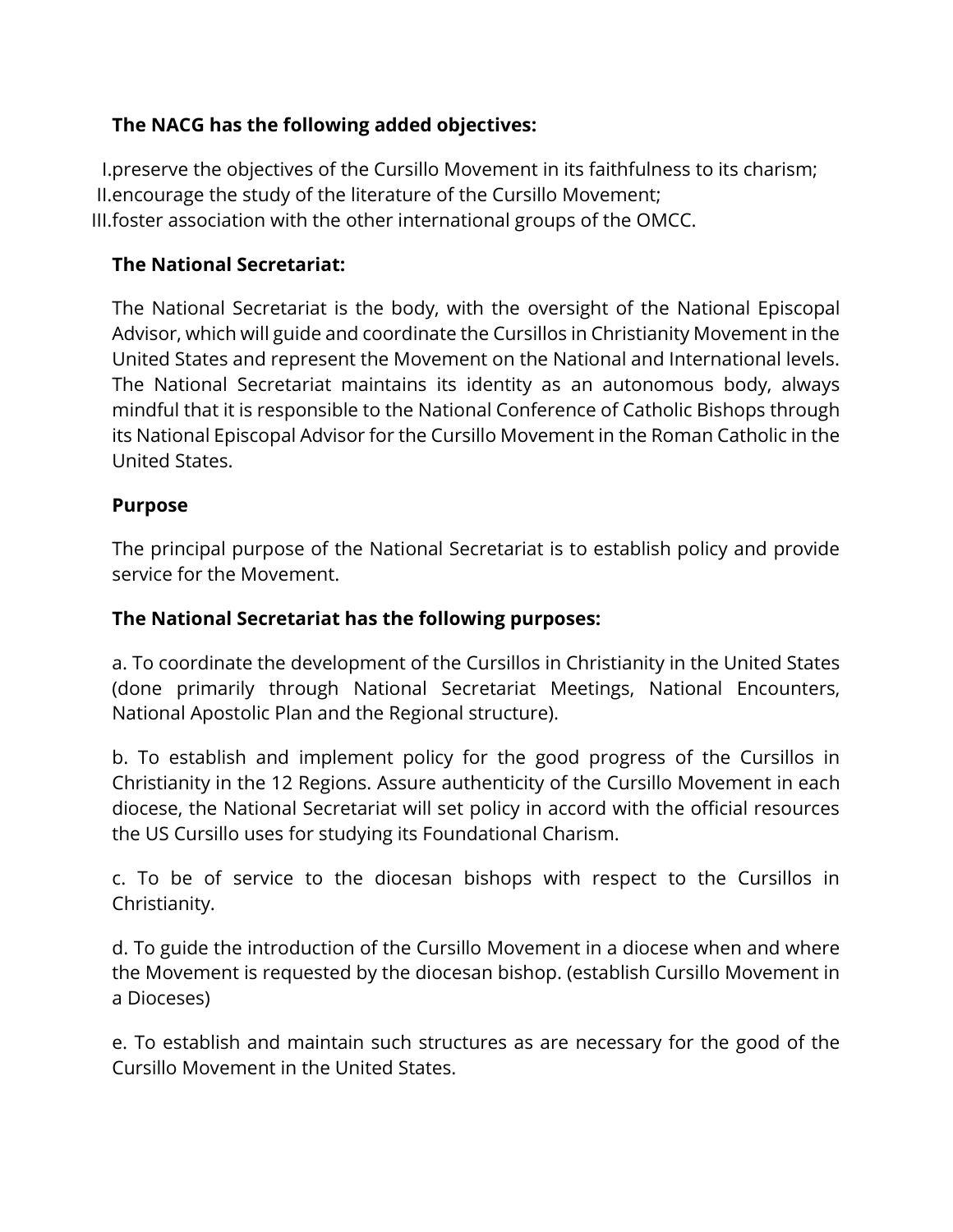To promote friendship and communication within the Movement and maintain relationships with the four International Cursillo groups; (Asian Pacific Group, European Group, Latin American Group, North American Caribbean Group).

g. To unify the Movement with regard to the mentality, essence, purpose and method of the Cursillo Movement.

h. To provide Cursillo literature, material and publications to Diocesan Movements and make available workshops and encounters as necessary to inform the Cursillo leaders about the Foundational Charism.

i. To be a means of reconciliation and to work for the resolution of special concerns at the diocesan, regional, and national levels. The Chairperson of the National Secretariat, working with the Regional Coordinator, National Language Coordinator and National Cursillo Service Administrator, follows the proper protocol.

j. To keep the Movement united with the evangelizing mission of the Roman Catholic Church in the United States.

k. To encourage an open dialogue within the Cursillo Movement in the United States through National Secretariat Meetings, National Encounters, Regional and Diocesan reunions/encounters.

l. To help the leaders, clergy and religious understand the National, Regional and Diocesan needs of the Movement.

The members of the National Secretariat consist of the Regional Coordinators of each recognized language group, the National Episcopal Advisor, the National Spiritual Advisor and the Assistant National Spiritual Advisors.

A recognized Regional Coordinator is selected in one of the following ways:

- If a Region has at least three dioceses affiliated with the National Cursillo Movement, with active Cursillo Movements in that language group, those active Movements may select a Regional Coordinator who will serve on the National Secretariat.
	- o "active Cursillo Movements"- the Movement has Group Reunions, Ultreyas, Schools of Leaders and Cursillo Weekends.
	- $\circ$  If a language group does not have at least three active dioceses in any Region, but has at least four active Cursillo Movements in the United States, that language group may select one person nationally to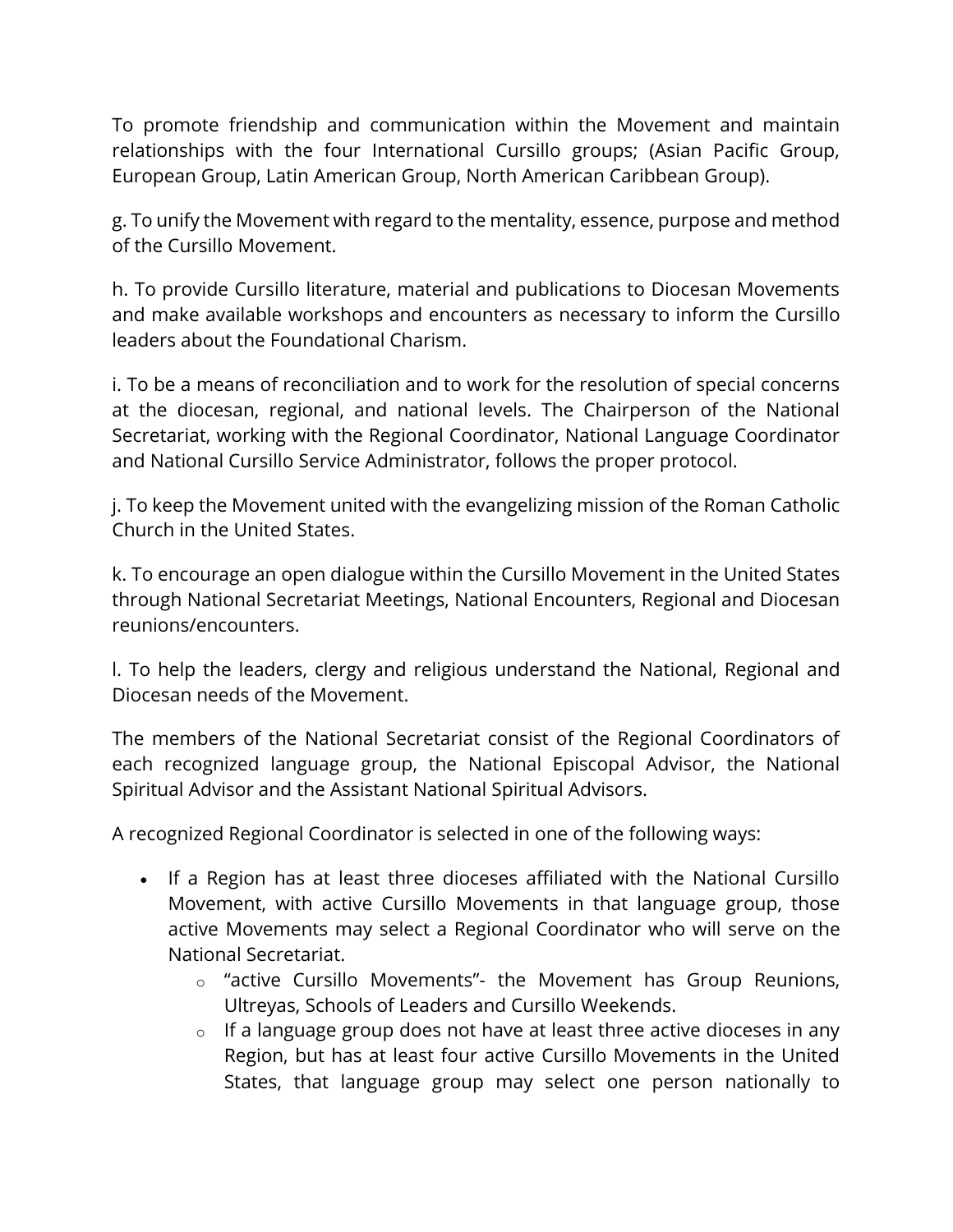represent them on the National Secretariat. (their role in the National Secretariat will be equivalent to a Regional Coordinator (Korean)).

The National Spiritual Advisor, & Assistant National Spiritual Advisor is to be a member of the National Secretariat with voice; but no vote.

The National Secretariat meets at least twice a year

- The Annual Meeting close to and following the start of the fiscal year (Nov) and in the summer in conjunction with the National Encounter.
- Each member of the National Secretariat has one vote.
- The Chairperson of each meeting will be a member of the National Executive Committee. (The Chairperson of the National Secretariat, who is also the Chairperson of the Executive/Personnel Committee).

### **National Cursillo Center, National Secretariat, and National Cursillo Service Administrator and National Language Coordinators**

The National Cursillo Center, the National Secretariat and its personnel are intended to be a source of **service**, **guidance**, **coordination**, etc. for the Movement in the United States. It is meant to furnish only those services, coordination, etc. which the Movement in the United States needs and which the Regions or Diocesan Movements are unable to provide for themselves. It is the responsibility of the National Secretariat to indicate the services, coordination, etc., which the National Cursillo Center is to provide.

The National Cursillo Center will be under the direction of a National Cursillo Service Administrator who will be the Movement's administrator and legal representative. The National Cursillo Service Administrator is responsible for hiring, evaluating and dismissing office personnel. (The National Cursillo Service Administrator is empowered to charge a fee for any materials or services provided by the National Center).

The National Language Coordinators work closely with the National Secretariat to communicate, implement, and safeguard the Foundational Charism of Cursillo. This is accomplished through educational articles, meetings, workshops, Regional and National Encounters Cursillo de Cursillos (CDC's), etc. Currently there are three National Language Coordinators in the Movement. English: Cef Aguillon, Spanish: Juan Ruiz, Vietnamese: Amy Dang.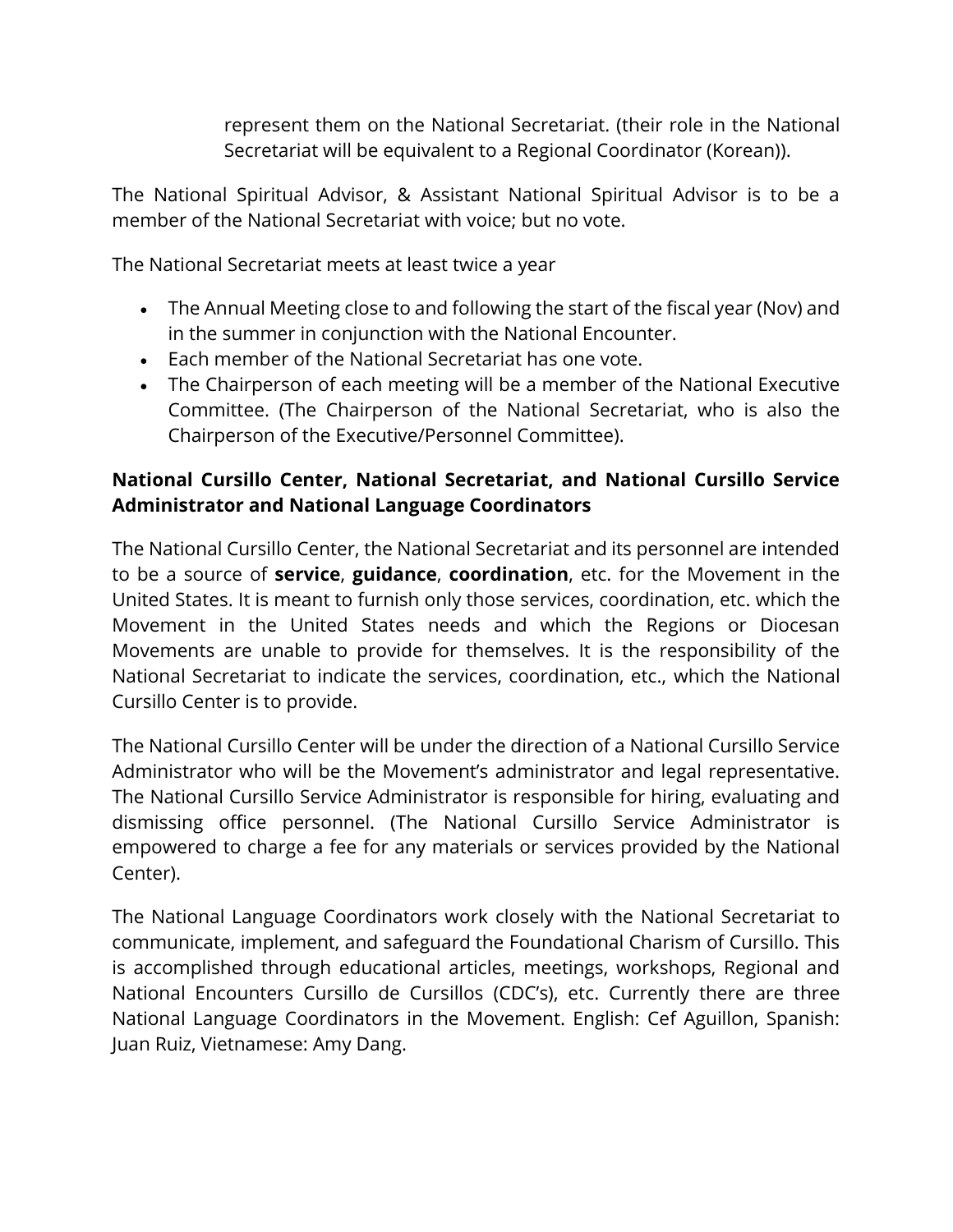The National English Coordinator serves the needs of the English-speaking Cursillistas in the 12 Regions.

The National Hispanic Coordinator serves the needs of the Spanish-speaking Cursillistas in the 12 Regions.

The National Vietnamese Coordinator serves the needs of the Vietnamese-speaking Cursillistas in the 12 Regions.

#### **Committees**

The Executive Committee shall take on the duties of the Personnel Committee.

The Personnel Committee acts in accordance with the National Cursillo Movement Personnel Policy Handbook.

The National Secretariat appoints a Finance Advisory Committee for the Cursillo Movement in the United States.

#### **Executive Committee**

The National Secretariat selects a total of four Regional Coordinators (two each year) for a two year term to act in their name between meetings of the National Secretariat. This body is known as the Executive Committee. Its primary role is to implement previously established policies of the National Secretariat, not to formulate policy, and to act on such matters that arise between meetings of the National Secretariat.

The makeup of the Executive Committee will reflect the makeup of the National Secretariat members. Since most members of the National Secretariat represent the Spanish and English speaking groups of the Cursillo Movement, the Executive Committee will consist of at least one Spanish speaking and one English-speaking member and two other members. One member of the Executive Committee will be appointed Secretary to document the meeting minutes.

- a. The Chairperson of the National Secretariat
- b. The Vice-Chairperson of the National Secretariat
- c. The National Episcopal Advisor
- d. (Not to exceed) two other members from the National Secretariat.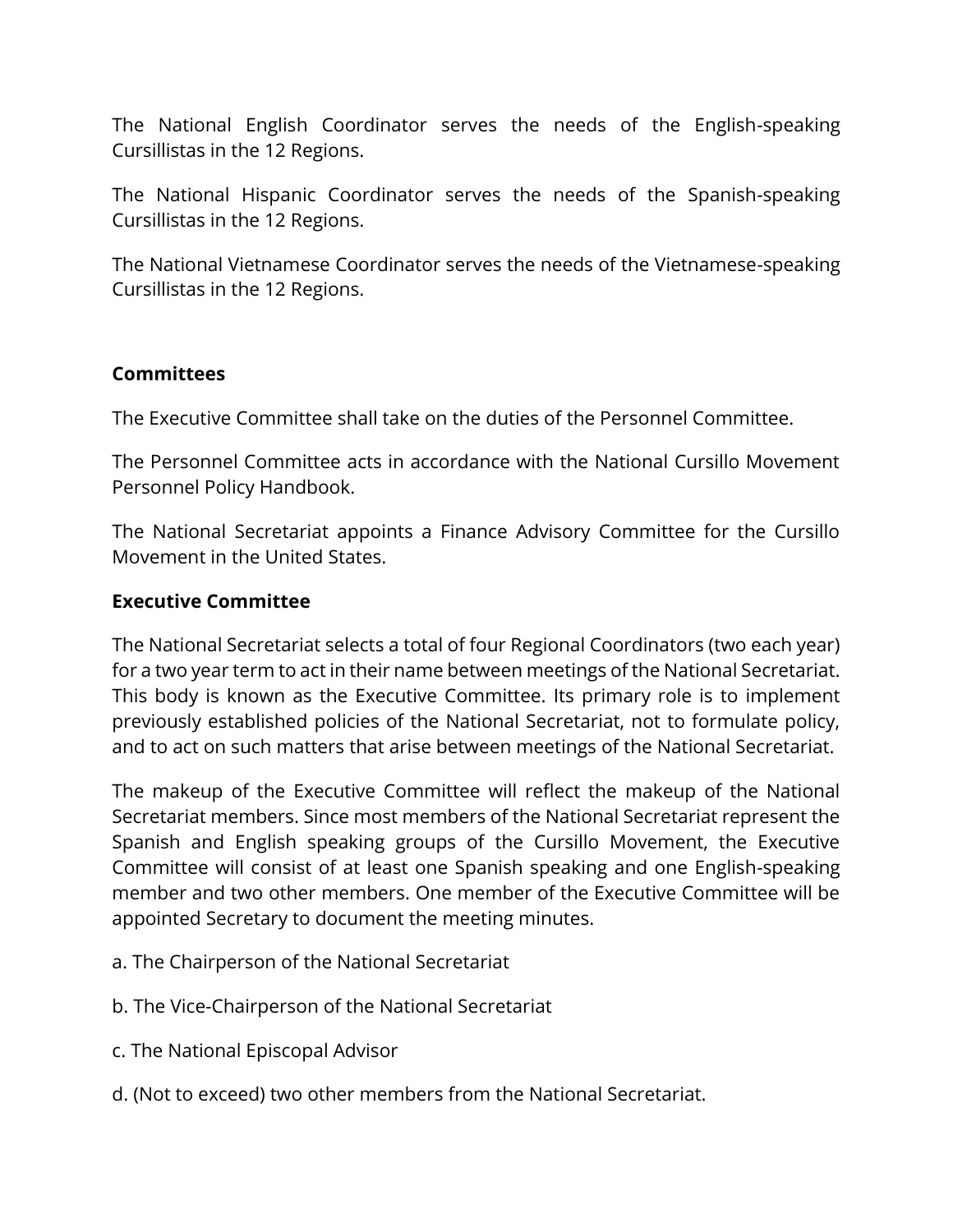The National Cursillo Service Administrator, the National Episcopal Advisor, the National Spiritual Advisor, the Assistant National Spiritual Advisors and the National Language Coordinators attend the Executive Committee meetings.

The National Cursillo Service Administrator, the National Spiritual Advisor, the Assistant National Spiritual Advisors and the National Language Coordinators will have voice, but no vote. The Executive Committee may excuse any of the Staff Members for a portion of any meeting.

#### **Personnel Committee**

The Personnel Committee shall work to ensure that the actions of the National Cursillo Service Administrator and the National Language Coordinators are carried out.

The Executive Committee of the National Secretariat also serves in the capacity of the Personnel Committee.

#### **Role And responsibilities of this committee include:**

a. Reviewing the performance evaluations of the National Cursillo Center office personnel, which are completed by the National Cursillo Service Administrator.

b. Performing the annual review of the National Cursillo Service Administrator in accordance with the NCSA Job Profile and Description, annual reviews of the National Language Coordinators and reviewing periodically the job descriptions of the National Staff positions.

c. Acting as a consulting body to the National Secretariat, and performing other special assignments as requested by the National Secretariat. The Executive Committee meets at least twice a year in preparation for the NS meetings: at the Fall Annual Meeting and before the National Encounter. All Executive Committee meetings require a quorum of three members, one being the National Episcopal Advisor or, if he is not available, the National Spiritual Advisor.

#### **Finance Advisory Committee**

The Finance Advisory Committee is appointed by the National Secretariat. The composition of the committee is as follows:

a. A chairperson who is a member of the National Secretariat. (Donna Valenti)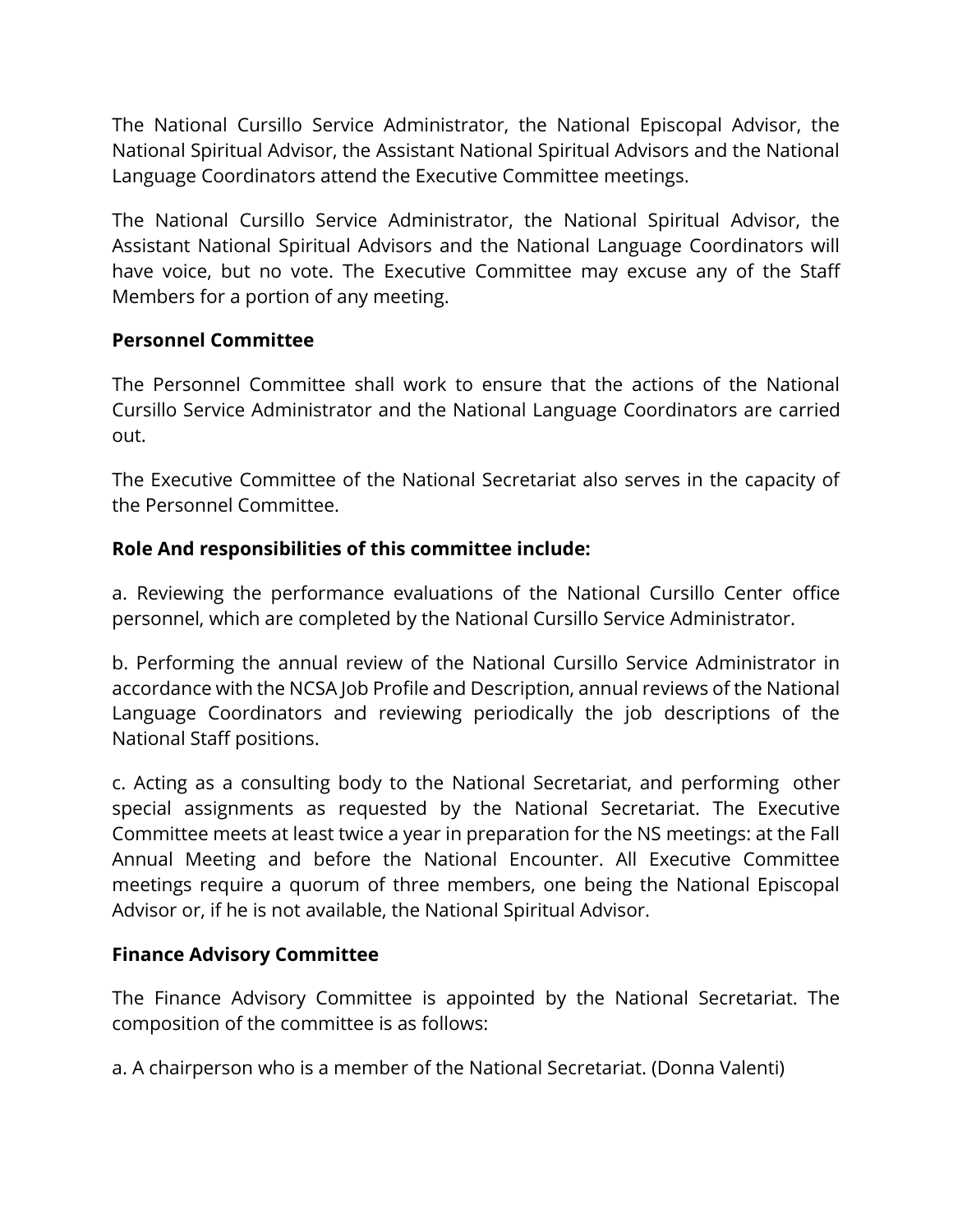b. At least two members who are not National Secretariat members. (Cecilia Hamiltion (Retired CPA, specialty budgeting; Laura Expinoza (specialty legal and taxes); Diane Royal Retired CPA, specialty auditing). We meet monthly or every six weeks depending on the necessity.

c. The National Cursillo Service Administrator (Ex Officio member).

### **The responsibilities of the Finance Advisory Committee are as follows:**

a. Meet as required to review prior year's financial performance and assist in developing a budget for the National Movement for submission to the National Secretariat.

b. Review safety and soundness of investments with the National Finance Committee and Executive Committee and make recommendations to the National Secretariat annually.

c. Provide reports from the Financial Tracking System to the Executive Committee & National Secretariat. Present financial reports to the National Secretariat at its annual November meeting for review and approval.

d. Provide specific reports as requested by the National Secretariat or the National Cursillo Service Administrator.

e. Collaborate with the National Cursillo Service Administrator to ensure that an independent Certified Public Accountant completes an independent audit at a frequency as needed or required by law.

#### **Regional Secretariat**

It is the responsibility of the Secretariats to safeguard the Foundational Charism of the Cursillo Movement and to see to its promotion, development and direction at the diocesan, regional and national levels. In lieu of having a separate Regional Secretariat for each language group, the Regional Coordinators may determine that it is in the best interest of the Region to establish a single Regional Secretariat, consisting of all Lay Directors and Spiritual Advisors for all language groups of that Region.

Diocesan Lay Directors and the Spiritual Advisors from the particular language group(s) within the region comprise the voting members of the Regional Secretariat.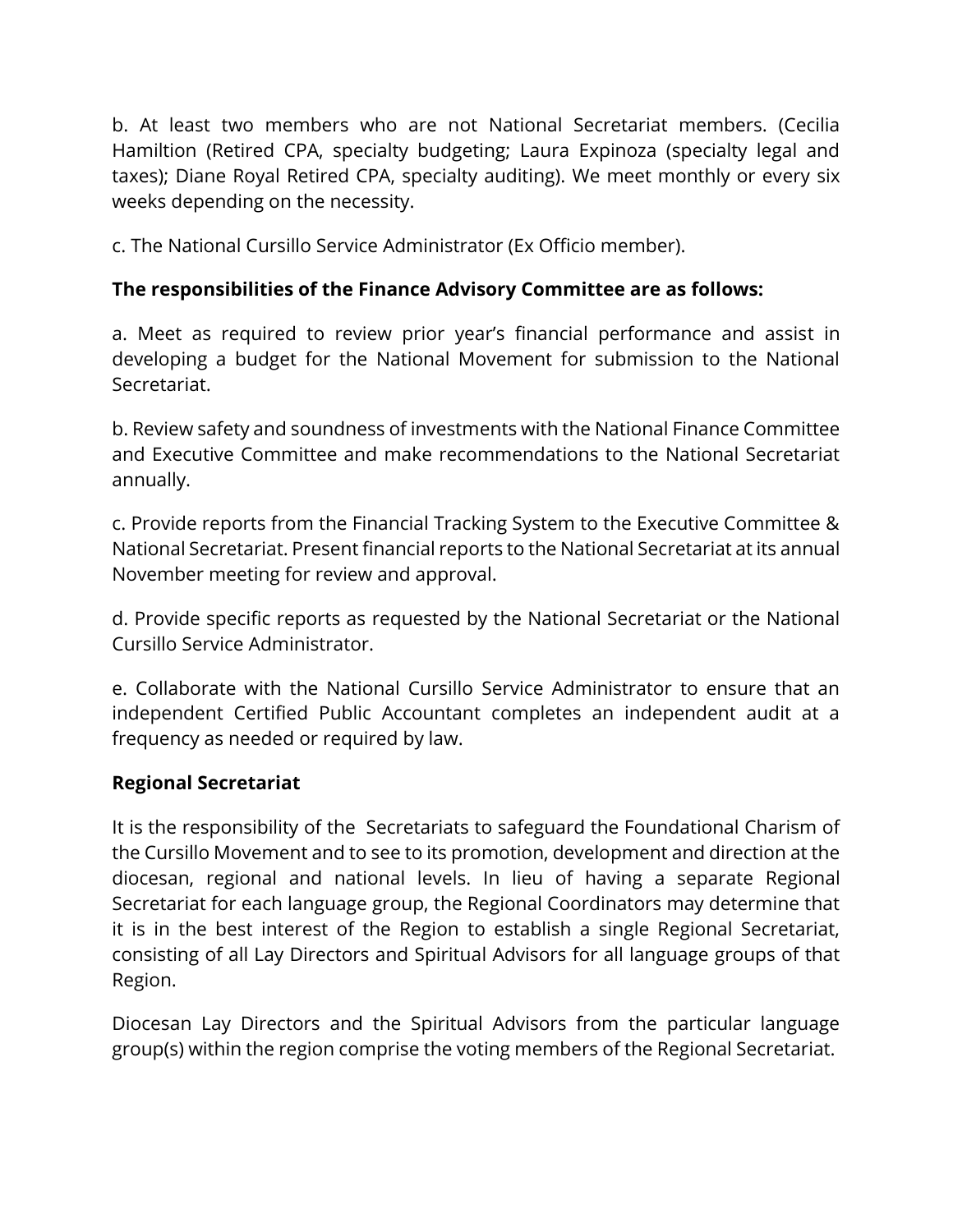Non-voting members of the Regional Secretariat include the Regional Coordinator, Regional Service Team, and Spiritual Advisor, (RC, RST, & SA only vote when selecting a new RC).

## **The purpose of the Regional Secretariat is to:**

A. Determine the educational needs of the various diocesan Cursillo Movements within the Region.

B. Determine the educational needs of those attending Regional meetings/functions.

C. Encourage the Regional Coordinators and Regional Service Team members to promote and conduct nationally recognized workshops and Cursillo de Cursillos (CDCs) throughout the Region.

D. Provide an atmosphere for open sharing among the various Diocesan Cursillo leaders.

E. Help ensure proper communication between the Regional leaders and the Cursillistas within the diocesan Cursillo Movements.

F. Review Regional Service Team Pool candidate applications in order to determine the best-qualified individuals to be selected to service the entire Region. It is the Regional Secretariat's responsibility to select the Regional Service Team members who will serve all the dioceses of that Region from the Regional Service Team Pool. The Regional Secretariat should ensure that a proper balance of leadership is maintained throughout the entire Region. (equal representation from different areas of the region, ex: N, S, E, & W).

G. Review and discuss correspondence from the National Cursillo Center, National Staff and Regional Coordinators.

H. Provide necessary finances to allow for the work of the Region. The Regional Secretariat shall establish an amount of support to be contributed by the aligned diocesan Secretariats (Regional Affiliation Fees). This amount may be altered periodically, by a majority vote.

I. Take measures to correct any deficiency or relieve the individual from his or her duties if a Regional Coordinator or Service Team Member is not properly performing his or her duties.

J. Create and maintain a Regional Service Team Pool of qualified leaders who are eligible and suitable to serve as Regional Service Team members and who are willing and able to cooperate with the Regional Coordinator and Service Team in providing service to the dioceses in the Region.

## **The Diocesan Secretariat**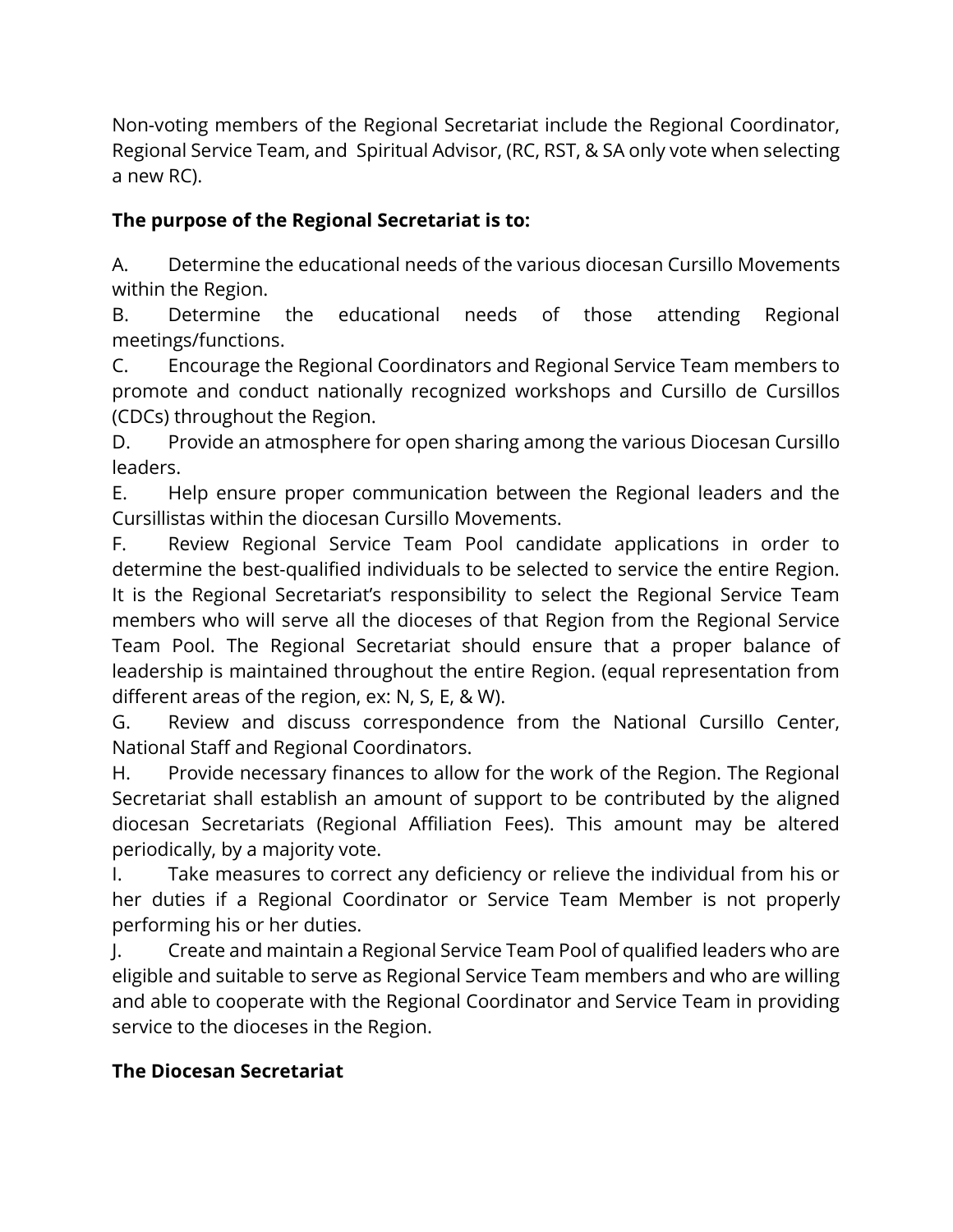Each Diocesan Movement should have a small representative body, lay and clergy/religious, selected from the active participants in the School of Leaders, called the Diocesan Secretariat, which is co-responsible with the local ordinary (Archbishop/Bishop) for overseeing the work of the Cursillo Movement in a particular diocese.

This Secretariat shall safeguard the Cursillo identity, that is, its Foundational Charism, with the assurance that its relationship and affiliation with the National Secretariat will keep the Movement true to the Cursillo mentality, essence, purpose and method.

The National Secretariat encourages the establishment and maintenance of one Diocesan Secretariat for the Cursillo Movement in each Diocese/Archdiocese and, if needed, separate Schools of Leaders for language reasons. However, where pastoral reasons demand it, and with the approval of the local bishop, a separate Secretariat may be established to better serve geographical distances or language differences.

Two-way communication, cooperation and liaison are essential on the diocesan level between the different Secretariats in order to promote unity and consistency in the Cursillo Movement.

### **The purpose of the Diocesan Secretariat is to:**

a. Support and communicate the policies of the National Secretariat as set forth and/or referenced herein and any amendments thereto.

b. Receive the services of the National Secretariat and National Cursillo Center.

c. Work with the National Secretariat for the unity and authenticity of the Cursillo Movement throughout the Regions in the United States.

d. Respect the established copyrights and trademarks held by the National Secretariat.

e. Review the Articles of Operation on an annual basis as established by the National Secretariat of the Cursillo Movement in the United States.

f. Support the Cursillo Movement of the United States on the Regional and National levels; this support includes:

> 1. Ensuring palanca for the Cursillo Movement is happening at all levels Diocesan, Regional, National, and World.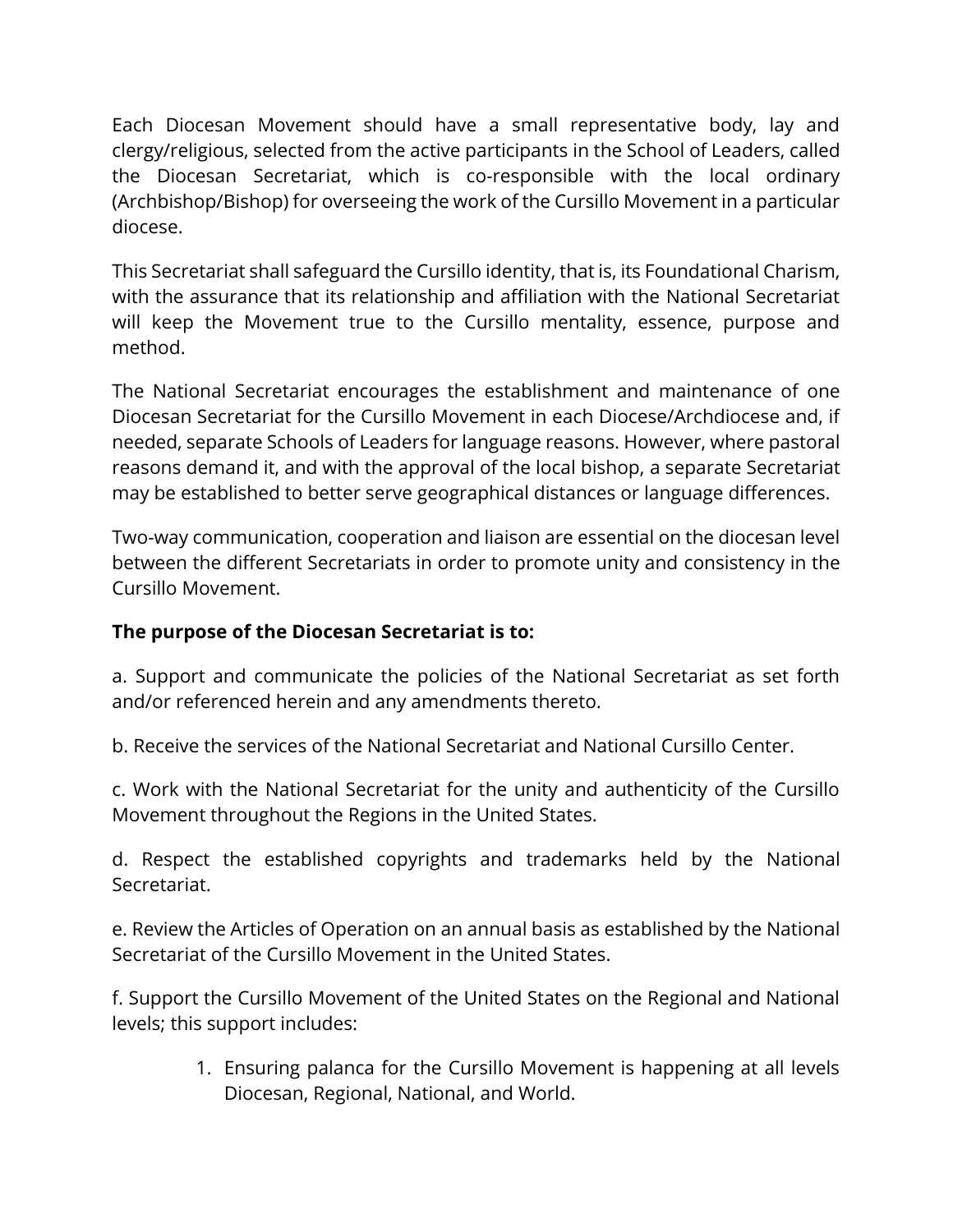- 2. Submitting the Regional dues and affiliation fees in a timely manner.
- 3. Ensuring the participation by Diocesan leaders at Regional and National levels, including Regional Spring and Fall Meetings/Encounters and National Encounters.

g. Prepare and adopt a set of By-Laws modeled on those in the latest edition of the Leaders' Manual. These By-Laws are reviewed annually to ensure implementation with the provisions therein. Copies of the By-Laws and any future amendments thereto are sent to the local ordinary (Archbishop/Bishop) and to the National Cursillo Center and the appropriate Regional Coordinator.

h. Prepare and maintain a current and viable Cursillo Apostolic Plan for the diocesan Cursillo Movement that addresses the three phases of the Movement (Precursillo, Three Day Cursillo and Postcursillo).

i. Maintain affiliation status with the National Secretariat of the Cursillo Movement of the United States. Such affiliation requires association with other elements of the Movement, namely the Regional structures of the Movement. Association also implies an agreement between the Diocesan Movement and the National Secretariat that the Diocesan Movement will address the Precursillo, Three Day Cursillo and Postcursillo phases of the Movement.

#### **Who Makes up the Diocesan Secretariat:**

Lay Director, Chairperson of the Pre-Cursillo, Cursillo, Post Cursillo, School of Leaders, Secretary, Treasure, Spiritual Advisor

### **Roles:**

The Lay Director, in consultation with the Spiritual Advisor, will convoke, preside at, prepare and direct all meetings of the Secretariat. The Lay Director will promote a spirit of unity, with the members of the Secretariat, in the School of Leaders, and throughout the entire Diocesan Cursillo Movement. The Lay Director will see to it that all members of the Secretariat fulfill their assigned duties. The Lay Director provides an annual report to national, regional, and the office of the bishop. The Lay Director serves a term of three (3) years, and only for a serious reason(Emergency situation) may be re-elected for another term of office. The Lay Director can not serve more than two (2) consecutive terms.

The Spiritual Advisor will oversee the spiritual needs of the Secretariat and the Movement. The Spiritual Advisor, appointed by the bishop, maintains a link between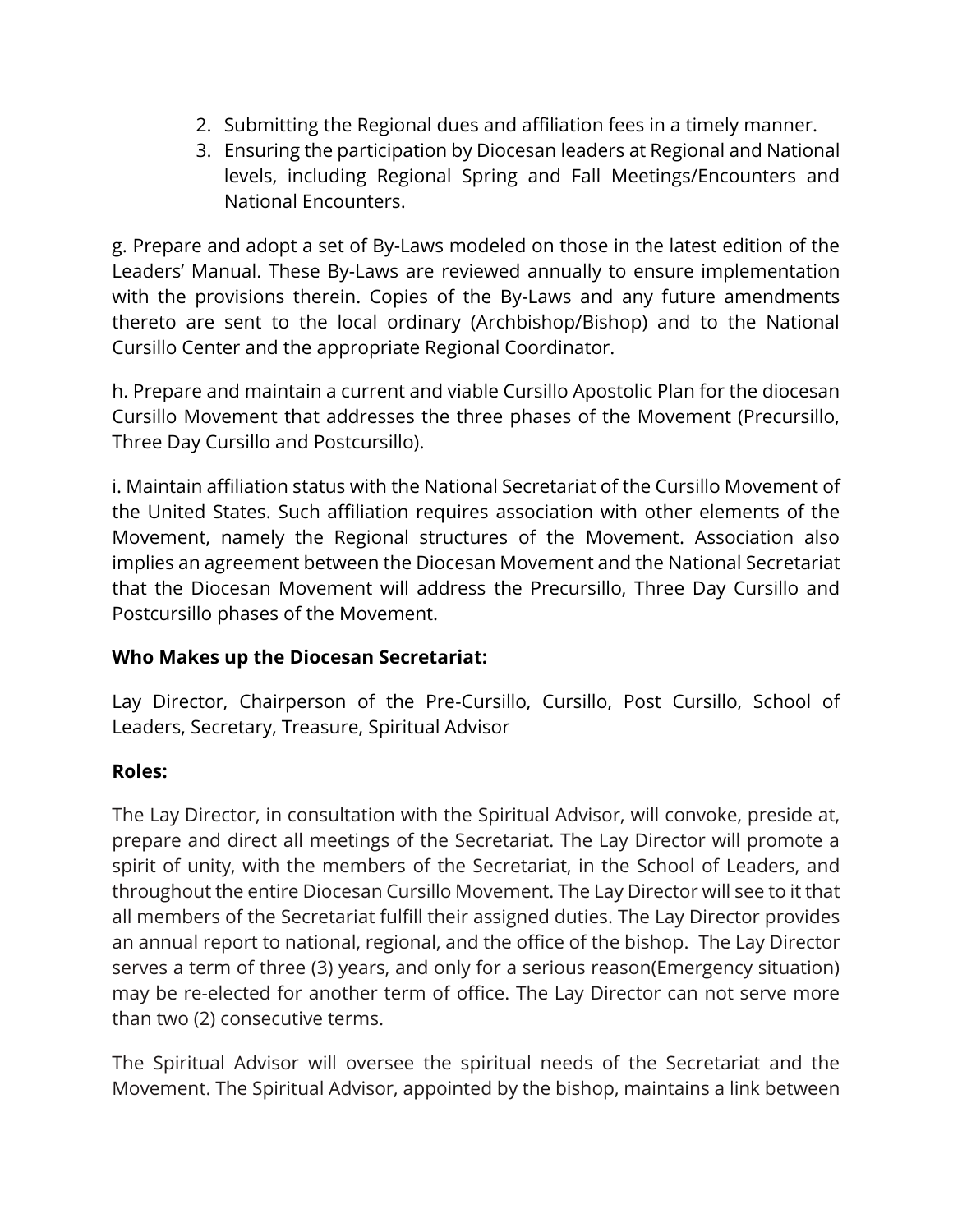the Movement and the Bishop's Office. The Spiritual Advisor Will be responsible for acquiring other priests, vowed religious and deacons to assist with the Doctrinal rollo and Meditations during the Cursillos, as well as in the School of Leaders, and the Spiritual Advisor's role during the Ultreyas. The Spiritual Advisor will continually encourage the Secretariat members to discern all their activities. We must always strive to seek God's Will instead of our own.

The Chairperson of the School of Leaders Will convoke, preside at, prepare and organize activities relating to the School of Leaders. Upon the recommendations of the Secretariat, the Chairperson of the School will determine the presenters and Doctrinal and Technique presentations for the School. The Chairperson of the School will ensure that all the essential elements of the School are maintained, for continual growth of its participants.

The Chairperson of the Precursillo will insure the selection and preparation of candidates to live a Cursillo within the diocese.The Chairperson Will Ensure that the Secretariat receives complete and on-time application for such candidates. To insure that this process and the necessary particular follow-up exists for each candidate, the Chairperson (with his/her committee) will insure that the sponsor or group which introduces the candidate knows him/her and has established a sincere friendship, so as to insure a smooth transition for going from the Pre cursillo to the Postcursillo(by way of theCursillo). The Chairperson of the Cursillo(Not to Be Confused With the Rector Of a Cursillo.) insures that all necessary elements of the Cursillo Weekend Are available. This Includes such things as:(1) team selection(approved by the Secretariat),(2) team preparation,(3) overseeing the facilities,(4) comfort (proper nourishment andrest) and(5) necessary supplies.

The Chairperson of the Postcursillo insures that every cursillista within the Diocesan Movement has the opportunity to grow in their Fourth Day. This is accomplished by insuring a link between the School of Leaders and the Ultreyas (all the GroupReunions) within the diocese. Furthermore, the Chairperson of the Postcursillo insures that the Ultreyas maintain their essence,their living and sharing of the love of God and of neighbors in environments. The Chairperson of the Postcursillo is also responsible for determining and scheduling necessary Diocesan, regional, and national workshops. Palanca is also a part of the postucsillo (you can assign someone to help, but only the post cursillo chair will represent the group at the secretariat meetings).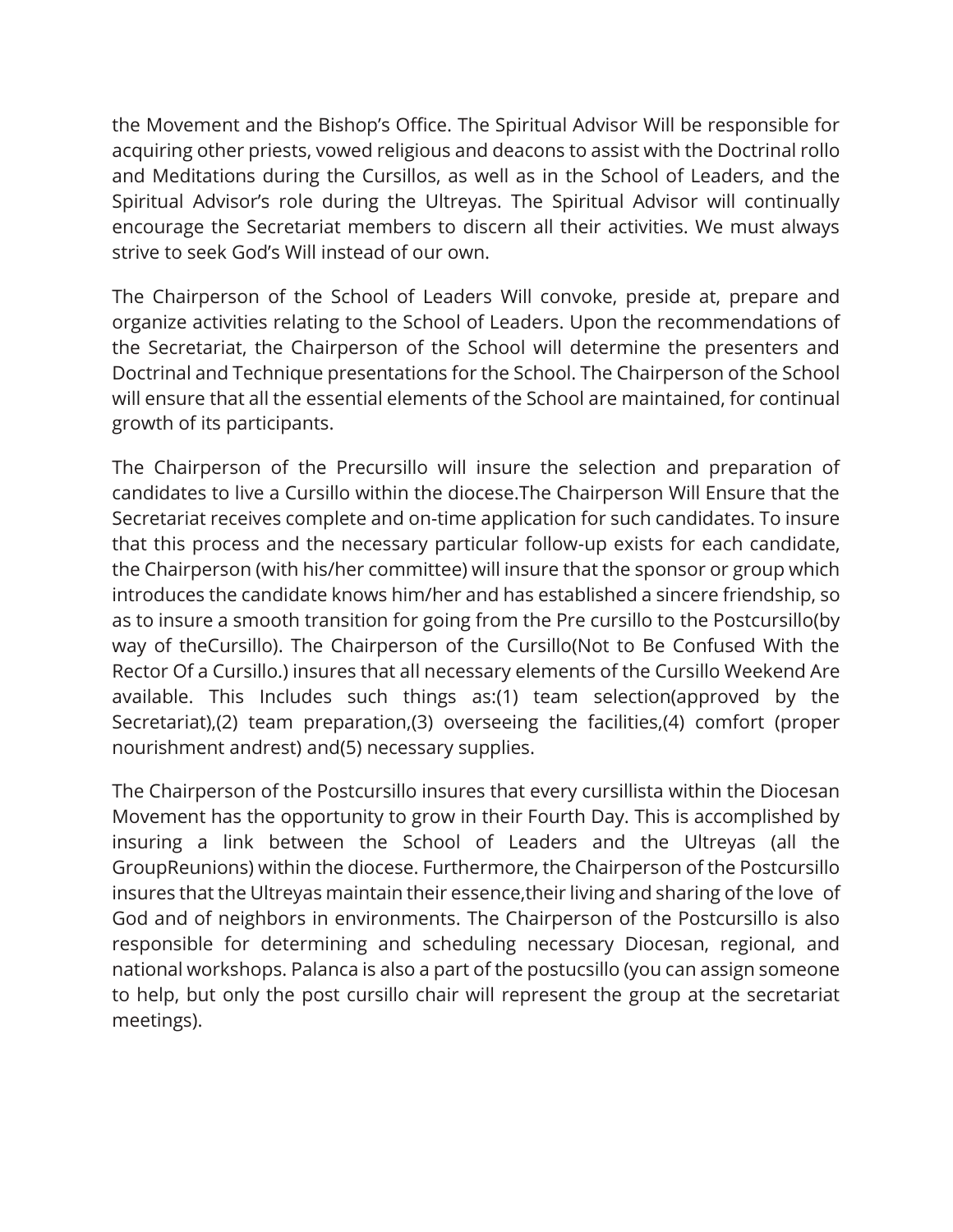The Treasurer Shall handle the financial matters of the Cursillo Movement. TheTreasurer will be in charge of insuring that the Movement is financially solvent alltimes, and that all local, regional and national financial obligations are met. It is the responsibility of the Treasurer to see that books, publications and other supplies,which are needed by the Movement, are always available.

The secretary will keep the minutes of all meetings and see to it that they are distributed promptly to all who should receive them. The Secretary will see to it that mailing lists are up-to-date,and will assume responsibility for all mailings sent out by the Secretariat, as well as other duties usually connected with this position.

The Chairpersons of any section (ex: Precursillo, Cursillo and Postcursillo)may appoint individuals to oversee committees respective to the work of that section. (i.e., Preparation Committee for the Precursillo section, Committee for the Cursillo section, Newsletter Committee for the Postcursillo section, etc.). The Leaders of these various committees will communicate and provide status reports directly to their respective chairperson. The committee leaders are not members of the Secretariat.

### **Leadership**

Everyone in leadership is selected from a school of leaders and must live the cursillo method in the post cursillo, ultreya and group reunion. Leaders are not exempted from attending SOL, Ultreyas, or Group reunion, we must lead by example. Don't forget we represent the community and are at the service of the community. We are a structure of service not a pyramid of power.

- Although we understand that a Husband may support a wife who is in the secretariat and vice versa, both husband and wife do not share a responsibility/chair Only 1 is present during secretariat meetings.
- Once a chairperson completes his/her secretariat term he or she is not eligible for a different assignment on the secretariat for a period of 1-2 years (depending on local statutes). Statues should be aligned to the Articles of operation.
	- o We should continue to support and develop new leaders before accepting another call to service/leadership responsibility. NS members must sit out 5 years before accepting to serve on a regional/national secretariat.
- All Secretariat are a unit of service and serve as a Group Reunion, there should be time set aside to share our Piety,Study, and Action/close moment with Christ.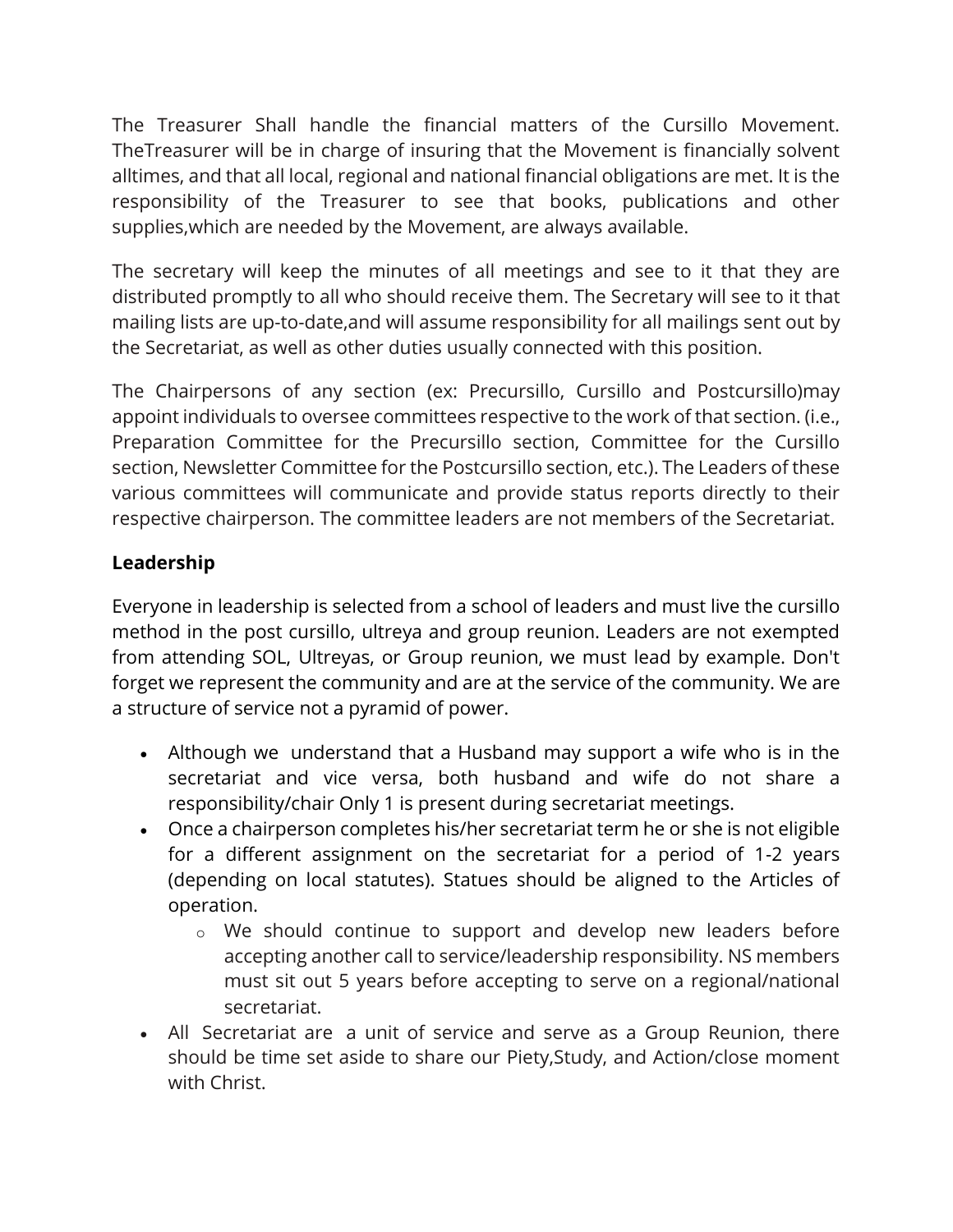#### **In conclusion, Service Structure:**

OMCC: serves the 4 international groups

IG: Serve their respective NS (NACG: Canada, Caribbean-Cuba, United States).

NLC: National Language Coordinators: serve their respective Language Group, however all Language Coordinators are at the service of the cursillo movement.

NS/RC: Serve their respective Regions by language group (RST) provides support to the RC with workshops, CDC, and where there is a need.

RS/LD: Represents the dioceses, regional secretariat, shares concerns…the LD is the point of contact for their respective dioceses.

Diocesan Secretariat: Serves respective diocesan SOL/community.

Majority: SOL-School of Leaders ( if we do not have an active SOL the structure cannot exist).

### **For your reference: (Due to time limitations, I will not talk about the individual countries that make up the different international groups)**

#### **COMPOSITION OF THE INTERNATIONAL GROUPS**

The 4 International Groups are formed according to geographical location and are comprised as follows:

#### **1. Latin American Group (GLCC)**

Argentina, Bolivia, Brazil, Chile, Colombia, Costa Rica, Dominican Republic, Ecuador, El Salvador Guatemala, Honduras, México, Nicaragua. Panama, Paraguay, Peru, Uruguay, Venezuela

#### **2. Asia Pacific Group (APG)**

Australia, Guam, Philippines, Republic of Korea, Saipan, Taiwan, Thailand.

#### **3. European Group (GECC)**

Austria, Belgium, Benin, Croatia, Czech Republic, Germany, Hungary, Ireland, Italy, Netherlands, Portugal, Romania, Slovakia, Spain, Switzerland, United Kingdom.